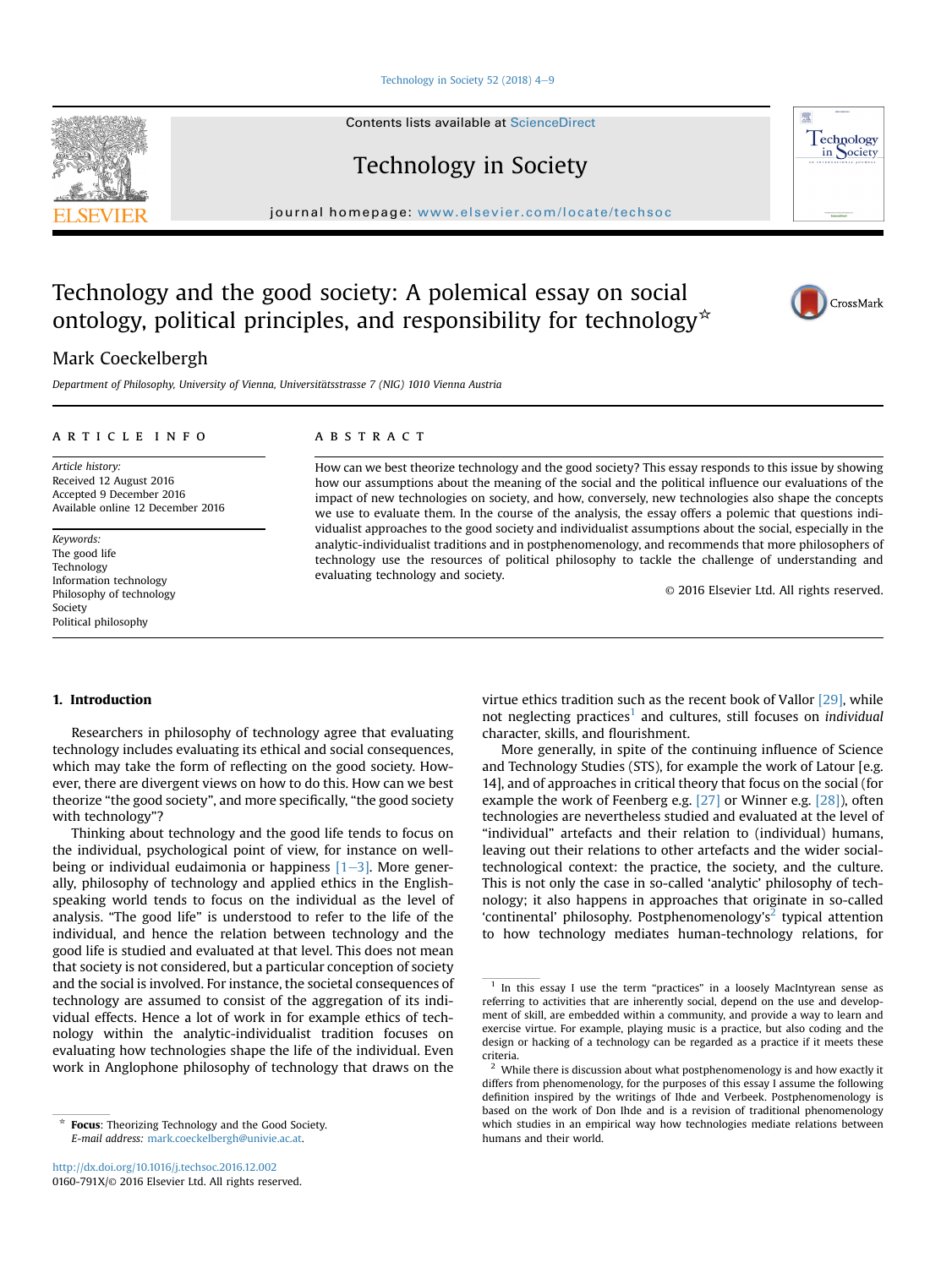example in the work of Ihde [\[25\]](#page-5-0) and Verbeek [\[26\]](#page-5-0), tends to focus on individual humans and individual subjects. Social relations are not centrally part of their phenomenology and hermeneutics.

A similar lacuna exists for politics, in particular for political philosophy. Again Feenberg and Winner are exceptions, but they cover only a limited range of political-philosophical and sociological approaches. Well-known political theory from the Englishspeaking world, such as work by Rawls, Sandel, Walzer, MacIntyre, or Nussbaum is often not even mentioned, let alone used, within contemporary philosophy of technology. The danger here is that philosophers of technology try to reinvent the politicalphilosophical wheel, neglecting entire discourses and traditions.

In my work on philosophy of technology I have tried to remedy this one-sided understanding of the problem by paying attention to less individualist, more relational ontologies [\[4,5\]](#page-5-0) and by connecting evaluations of technology to thinking about modernity [\[6,7\],](#page-5-0) religion  $[8,9]$ , and ecology [\[10\]](#page-5-0). I have also connected the issue of human enhancement to political-philosophical discussions [\[17\].](#page-5-0)

With regard to the good life, there are many ways to shift the focus away from an individualist interpretation of the good life. For instance, inspired by ancient Greek thinking about the good life, one may choose to interpret eudaimonia in a more communitarian way (inspired by Aristotle and perhaps MacIntyre [\[11\]](#page-5-0)), as being about the good life of the community and related to practices, and then apply this conception of the good life to technology. Then evaluating a particular technology means not only to study how it shapes individual lives and meanings, but also how the community and the practices change. Or one may interpret the capabilities approach in a more "social" way, not only by emphasizing the more social capabilities such as the capability of affiliation, one of Nussbaum's central capabilities  $[12]$ , but also by showing that each of the capabilities depends on the social or on the community for its further development. Technology can then be evaluated according to its contribution to capabilities, understood as intrinsically connected to the social and the community. Such routes can lead to an understanding of the good life with technology that is more intrinsically social than current, more individualist understandings.

In this essay, I will further unpack the claims made in this introduction. However, I will not construct a direct normative argument or theory about technology and the good life, but instead make explicit and question some social-ontological and political assumptions in some kinds of current influential thinking about technology. In the course of my essay I reveal and question individualist assumptions and refer to concrete technologies (e.g. robotics) and problems in this field (e.g. privacy), but the emphasis is on questioning some approaches, in particular individualism. Then I argue that philosophers of technology should benefit more from the resources of political philosophy, for instance by using political principles to evaluate technology's contribution to the good life  $$ although I will also argue that political principles should not be seen as stable and independent from technological development (a point that is typically missed by political philosophers, who usually do not read philosophy of technology).

# 2. Make your assumptions explicit: individualist assumptions and beyond

On the one hand, evaluations of the impact of technology on society could benefit from more fundamental and critical reflection on their, often salient, (descriptive) social-ontological and (normative) political-ideological assumptions. If we want a more critical and philosophical evaluation of technology, these assumptions need to be made explicit and discussed. For this purpose philosophers of technology can learn from (sub)disciplines such as social philosophy, sociology, cultural anthropology, and STS, and political philosophy, which offer theoretical resources that support more awareness and understanding of the social and political nature, and societal embeddedness, of our thinking about technology, the good life, and society.

Yet whereas for instance STS and Latour's work is already widely used in philosophy of technology, (sub)disciplines such as social philosophy, classical sociology, and (social) ontology are much less used but can be helpful for reflecting on the fundamental assumptions about the social that underlie the study and evaluation of technology. Moreover, an influential "school" in philosophy of technology, postphenomenology, has surely benefited from reading STS and Latour when it comes to recognizing the hermeneutic role and the agency of artefacts (see for example the work of Verbeek [\[26\]\)](#page-5-0), but has not really taken on board its more social approach and, more generally, attention for the social question as such. Mediation theory à la Verbeek asks about technological mediations between individual subjects and (individual) artefacts; social relations are not part of the human-technology-world scheme. The result is not only that the social and the cultural are largely neglected, but also that so far postphenomenology and mediation theory have not yet made explicit, or reflected on, their assumptions concerning the social in the first place. Yet for a mature philosophy of technology it is important to do this, in postphenomenology and elsewhere.

This is not only important for thinking about technology and the social, but also has implications for thinking about ethics and technology, and related concepts such as responsibility. For example, whether we start from the assumption that society is the sum of individuals, or instead from a more relational, communal, or even organic view of the social, will influence our view of responsibility for technology and will lead to different views of responsible research and innovation. For instance, individualist understandings will emphasize individual consent, whereas more communal versions might focus on participatory and communal innovation. If the individual level is seen as ontologically primary, responsibility for technology will be seen as an individual matter: it is the responsibility of the designers and users of technology to develop and use technology in a responsible way. For example, from an individualist perspective, the good life with robots is a matter of making sure individual designers and users create and use technology in a way that contribute to the good life of individuals, and responsible innovation will focus on individual consent. The use of robots in health care is then a matter of individual ethics: the ethics and consent of the individual users, care givers, etc. and the ethical implications for individual care receivers and their psychology. One may ask, for instance, if a cuddly care robot deceives vulnerable users such as the elderly or children. If, on the other hand, a more relational or communal view is taken, different questions may be asked, for instance what kind of practices and communities would be created by having robots play a larger role in health care and care for the elderly, and how social relations and social practices are re-configured by the technology. In the context of health care, users and patients are then seen as part of a web of social relations and as participants in social practices, rather than individuals. Questions concerning the good life are then expanded to a range of participants and stakeholders, with a focus on their relations and on the practice.

Furthermore, when we think about technology we also tend to make assumptions concerning the relation between the social and technology, or between the social and nature. For instance, our evaluation of technology's impact on society differs if we define the social in strictly human terms or if we include technology and materiality in the social, as influential approaches in STS and anthropology do (consider again Latour's work). The choice we make here has, again, implications for our thinking about for example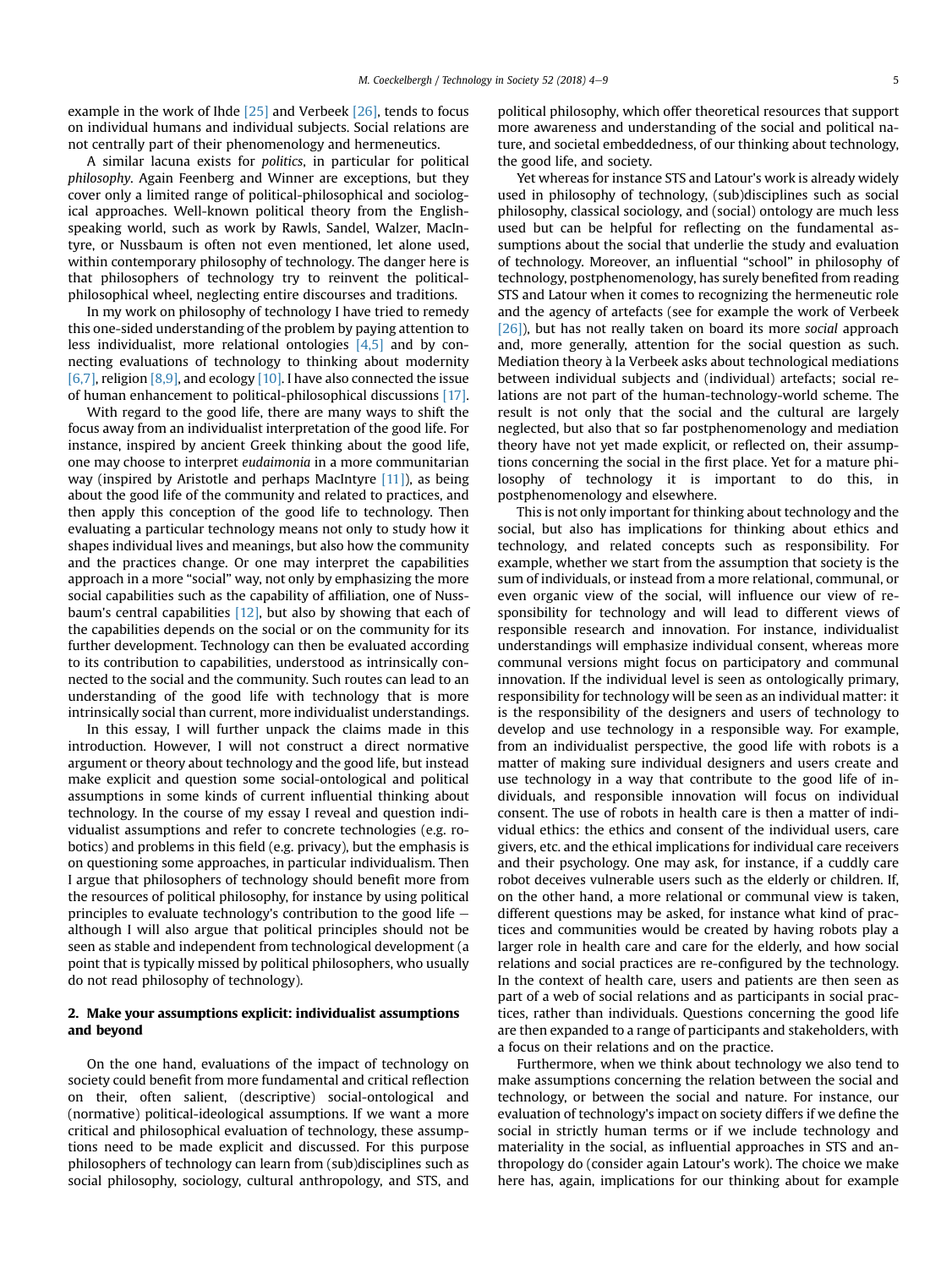technology and responsibility. Should ethics of technology target primarily the responsibility and ethics of individual humans or rather evaluate the entire socio-technical system? Should thinking about technology crucially include thinking about the social, or are technology and the social not intrinsically connected? For instance, using robots in health care might be analysed in terms of what individuals might do to other individuals and their lives, or as a question of what kind social-technological systems and societies are created when care is automatized. And one may focus on good and bad uses of the artefacts, or instead evaluate the entire humantechnological and social-technological practice. Moreover, if one endorses an ethics of technology that acknowledges differences, one could focus on individual differences (and their consequences for technology use), or rather on cultural differences; in the latter case not only philosophy but also for instance cultural anthropology may help to provide perspectives from which to understand the relationship between technology and culture.

Interestingly, the choices one makes here are not only important for descriptive and hermeneutic purposes but also have a normative significance. Which assumptions about the social one makes, is not merely a question of "method" or "approach"; the method and approach also influence the normativity of the analysis. In particular, the method may also influence the very values that form the basis of one's evaluation. While for instance there is no straightforward and clear relation between on the one hand, socialphilosophical individualism, and on the other hand normative individualism or, say, neoliberalism or libertarianism (indeed an analytic distinction can and should be made between these<sup>3</sup>), it is neither the case that the former kinds of theories have no normative influence whatsoever. For instance, if one defines society as the sum of individuals and analyses individual ethics, then the range of normative concerns that guides the evaluation of technologies will typically be limited to the focus these theories provide: the focus at the individual level. Other normative concerns, such as ethical concern for the natural environment, might be left out. I say "might" since I do not claim that these theories could not take into account communal or environmental concerns. For instance, a virtue ethics perspective or a utilitarian theory could be interpreted in such a way as to include these concerns. The point is that a methodological focus on the individual makes it easier to lose sight of, say, the ecological and environmental effects of technology, since it is based on a conception of the social that thinks of the social as what happens between individuals or at the level of individual character. This in turn is more conducive to for instance neoliberal ideologies. Similarly, an organicist view of the social needs not lead to fascism or Nazism. But perhaps more care has to be taken to avoid such routes, also in the seemingly politically neutral choice of method. The metaphors and approach are not entirely neutral, neither ethically nor politically. This means that theory about technology and the good life should question its own assumptions about the social and, if necessary, change direction.

For postphenomenology, for instance, this implies that when it comes to the hermeneutics and normativity of technology it should ask about the social dimension of this normativity and should not limit the inquiry to the morality of artefacts and their mediating role, but also ask about the social and political implications of technological mediation. More generally, postphenomenology and media theory are invited to reflect on their assumptions about the social, and to study how the social and the political can be integrated in the human-technology-world framework as developed by Idhe and elaborated by Verbeek.

For theories of the good life in the analytic tradition that are currently mainly focused on individual eudaimonia, virtue, and well-being, this questioning means that they should make explicit that focus, and either expand their approach to include social and political aspects, or argue why they think that the focus on the individual is justified. Otherwise their individualism plays the role of an unconscious "ideology" which guides their theoretical work but remains implicit. As long as it remains implicit, it is not possible to gain and take a critical relation to it.

This mentioning of politics and political ideologies brings us to the next point I wish to make in this brief essay: the need for engaging with political philosophy in evaluations of technology.

#### 3. Use political philosophy

Given that technologies raise political issues (something which all philosophers of technology will acknowledge), it would be very helpful for dealing with the problem of technology and the good society if philosophers of technology used more resources from political philosophy.

Some philosophers of technology already do this, since politics or power is their specific theoretical focus. For instance there are researchers influenced by Marxism and other critical theory, or by Foucault, who study power issues with regard to technology. For example, influenced by Marcuse but also by Heidegger and STS, Feenberg has developed a critical theory of technology which enables us to study how technologies shape society by their design, urging us to re-design our technologies in a way that contributes to achieve social ends such as more equality  $[30]$ . And in the (related) field of media studies Christian Fuchs has analysed social media and other uses of the internet by means of Marxian theory, drawing attention to 'digital labour'  $[13]$ . Feminist theory can also bring in the political, and if we consider also STS, then in Latour [\[14,15\]](#page-5-0) we can also find (a very specific kind of) attention to both the social and the political. Conceptualizing a social world and political collective of humans and nonhumans, Latour's work can be read as an explicit attempt to bring things into the social and the political. But in many influential and mainstream areas of philosophy of technology, including individualist theories of the good life with technology and postphenomenology and mediation theory, direct engagement with political theory is largely avoided. Maybe this is understandable in the context of the postmodern aversion against the grand narratives. It is also to be expected, perhaps, in work that is situated in the wake of the so-called empirical turn, which focused on artefacts and turned away from what Mitcham [\[16\]](#page-5-0) called a "humanities" philosophy of technology: apparently this turn also included turning away from political philosophy. One may also point to analytic philosophy's focus on "technical" problems in a way that also left out, and leaves out, attention to the political (and the cultural, the "religious", etc.). This happens in much applied ethics, for instance, which touches upon issues concerning technology (for instance in bioethics, ethics of human enhancement, and robot ethics) but when it comes to its approach tends to remain at the individual level. But understanding what happened does not justify it.

Political philosophy offers excellent resources for thinking about justice, equality, freedom, democracy, and other political principles which, unfortunately, are not often used by philosophers of technology to discuss the societal impact of technology. Consider for instance discourse about the ethics of human enhancement: while some authors have written about the political aspects of human

<sup>&</sup>lt;sup>3</sup> Social-philosophical individualism is a descriptive and methodological claim about how to approach the social, saying that the social should be studied, explained, and understood at the level of the individual. This is different from normative positions which claim that our moral and political normative focus should be on the individual, for instance the view that individual freedom is the highest moral and political value.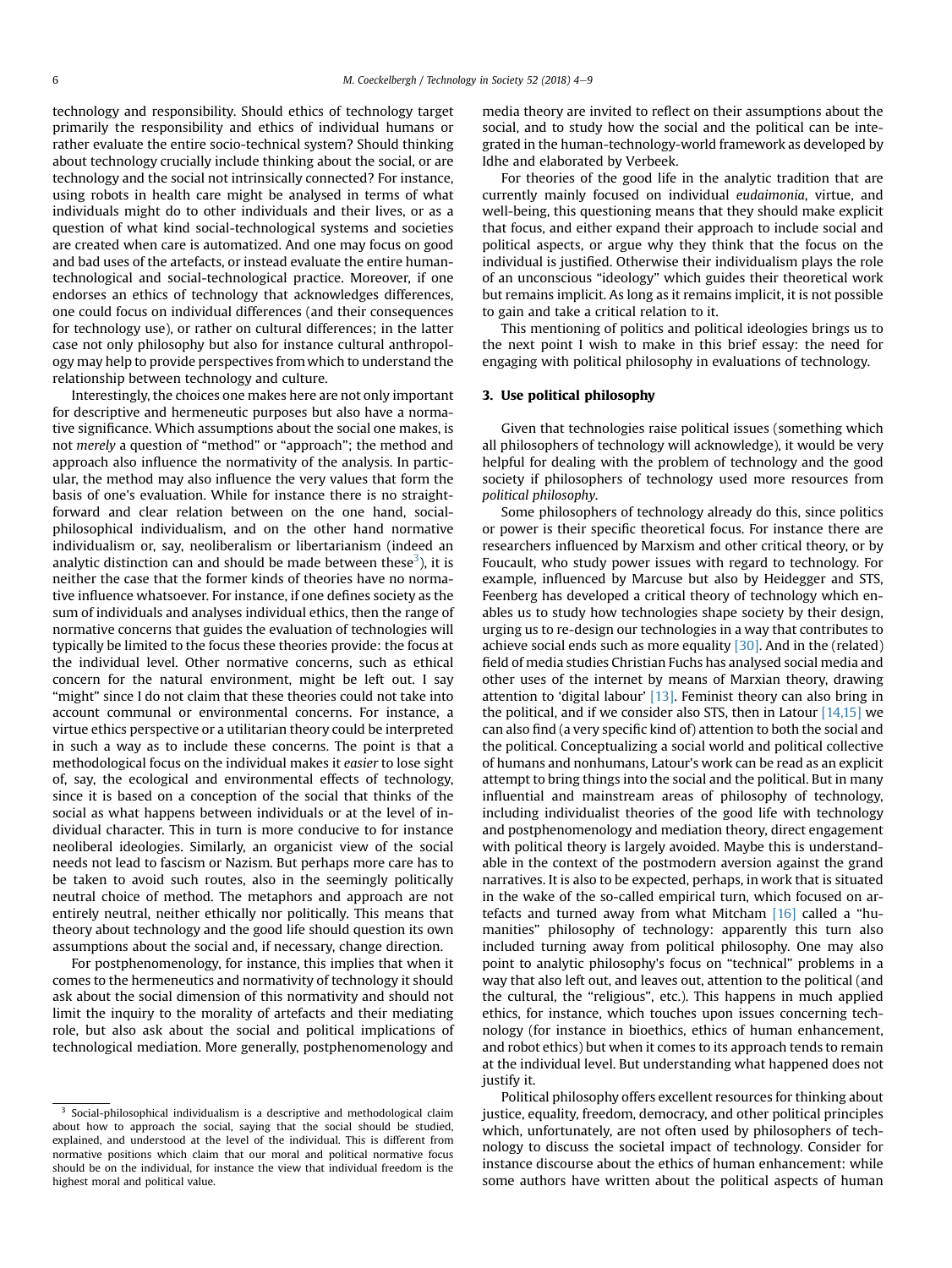enhancement (see for example my discussion of the politics of human enhancement [\[17\],](#page-5-0) Savulescu about fairness [\[31\]](#page-5-0), and Cabrera's arguments for social enhancement [\[32\]](#page-5-0)), the discourse on human enhancement, especially in transhumanism, is often limited to ethical theory and psychology. What matters, according to much literature on this topic, is how human enhancement might change the lives of individuals, say in terms of their psychology and wellbeing. Is it right to use "moral enhancement"  $[18]$ , for instance? with "moral enhancement" being understood as referring to enhancing moral-cognitive capacities and therefore the related ethics is the ethics and psychology of the individual. But approached in this way, political-philosophical questions regarding enhancement and (social) justice tend to remain out of sight. The focus is on the mind and life of the individual. For instance, it is imagined that we will create a new kind of individual human; there is little reflection on the future of societies and cultures  $-$  except then as the sum of individuals and the sum of technological risks that occur at the individual level. Consider for instance Bostrom's discussions of human enhancement and transhumanism, which tend to be focused on either individual capacities (e.g. Ref. [\[33\]](#page-5-0), but see Ref. [\[35\]\)](#page-5-0) or work on existential risks for the whole of humanity [\[34\],](#page-5-0) which mentions policy issues but mainly discusses the problem in ways that abstract from concrete social and political problems - let alone *addresses* these problems with the help of political theory.

Why this neglect of the political? Here too it is important to reflect on fundamental assumptions made, including the very concept of the political that is assumed. Many assumptions have a long history and are rather pervasive and persistent. For instance, since Aristotle the political has been defined in human terms, even, as Arendt's interpretation [\[19\]](#page-5-0) shows, in explicit opposition to materiality and necessity. Whether or not Arendt's particular view as expressed in The Human Condition is still influential today, her view of politics and the distinctions she makes between on the one hand politics and on the other hand making and labour, are representative of an Aristotelian way of thinking in the history of the West which has separated the political from the technologicalmaterial. Technology and the good life are then seen as belonging to different domains, hence questions concerning these topics are also separated. For instance, questions regarding human enhancement or artificial intelligence are seen as a "technological" issue that have little to do with politics or religion, which are seen as being concerned with "human" discourse and culture. But other conceptualizations of the political are possible. Think for instance about Latour's non-modern conceptualizations of politics, which crosses the subject-object boundary and attempts to give a voice to artefacts [\[15\]](#page-5-0). The precise conceptualization of politics we choose has implications for how we deal with technology in society.

For example, whether we see technology as politically neutral or as intrinsically political will influence how we deal with technological risk: in the former case dealing technological risk may be seen as a mere "technical" problem and perhaps a "private" matter (a matter of individual use and a matter of how private companies deal with it); in the latter case technological risks is seen as always already social and political, and therefore a matter that is properly the domain of politics, a "public" matter that should not be left to technical people and private corporations alone. Another example is climate change: if we define the political as being about people rather than about things, then climate change is not seen as a properly political issue but can only appear in terms of its effects on humans and societies. If, on the other hand, politics is seen in a Latourian way which brings nonhumans such as "the climate" into politics [\[14\] \[15\]](#page-5-0), then climate change is a very political issue indeed: one which includes humans and non-humans, and one which requires solutions that cross the subject/object and human/ nature barriers.

To avoid this neglect of the political in thinking about technology and the good society, then, it is important to reflect on one's assumptions about the social and the political, and to make upfront choices about one's approach to politics. But to what extent is this a matter of choice?

# 4. Technology also influences the way we think about the social and the political

One may conclude from the previous sections that it is important to be aware of one's social and political assumptions, and make choices with regard to these. It is also important to make an explicit choice concerning use of approaches and theories from political philosophy. However, which approach to the social (and hence to technology) we employ and assume in our understandings and evaluations of technology, is not entirely a matter of choice. The theories we use and the choices we make concerning our approach are not entirely independent of the object of investigation. In contrast to what most political philosophers assume, our (conceptualizations of) political-philosophical principles and thinking about the social are themselves not entirely technologyindependent and up to choice, but are themselves influenced by human-technological experience and practices. For instance, our experience with the internet may give rise to specific conceptualizations of the social and the political (e.g. visions about society in terms of networks or global citizenship, and related visions of the good life), which in turn shape particular uses of the technology. And "technical" practices in social robotics may suggest particular conceptualizations of the social and of society (e.g. behaviourist view of the social, a sexist view of human relations, and a consumerist view of care and society), which in turn may shape particular practices, e.g. in health care (for example when the practice and thinking about health care technology suggest a vision in which patients are mere consumers and users of technology, who benefit from services provided by for instance "female" robots). These assumptions concerning the social and related assumptions (e.g. about gender roles) often remain invisible; but we can reveal them and use that as a way of contributing to the critical function of philosophy of technology. We can do robot ethics, for instance, in a way that reveals how both thinking about robots and the design of robots is problematic when influenced by salient assumptions about slaves (see for instance  $[20]$ ) and women (see for instance discussions about sex robots, e.g. the Campaign Against Sex Robots<sup>4</sup> and critical responses such as  $[36]$ ).

Furthermore, the very meaning of ethical and political principles such as privacy and security may be redefined by (our use of) electronic information and communication technologies. It is not only the case that new technological developments raise concerns about privacy  $[21]$ ; the new technologies also influence the very way we define and think about privacy. For instance, today privacy is often defined in terms of control over your "data". This assumes that we are producers of data, some kind of moving targets that radiate or leak data (which then can be stolen, misused, and so on)  $-$  a very specific conceptualization of both privacy and human activity. And since we are continuously connected to the internet, not only at work and on the street but also at home, via social media and smart technologies through which we share (part of) our private life, the "home" can no longer be defined as a private sphere, unless we re-define privacy. One could say that because of the technology, at the very least it is no longer clear what privacy is; it is not even clear what we mean when we say that we value privacy. The value

<sup>4</sup> [https://campaignagainstsexrobots.org/.](https://campaignagainstsexrobots.org/)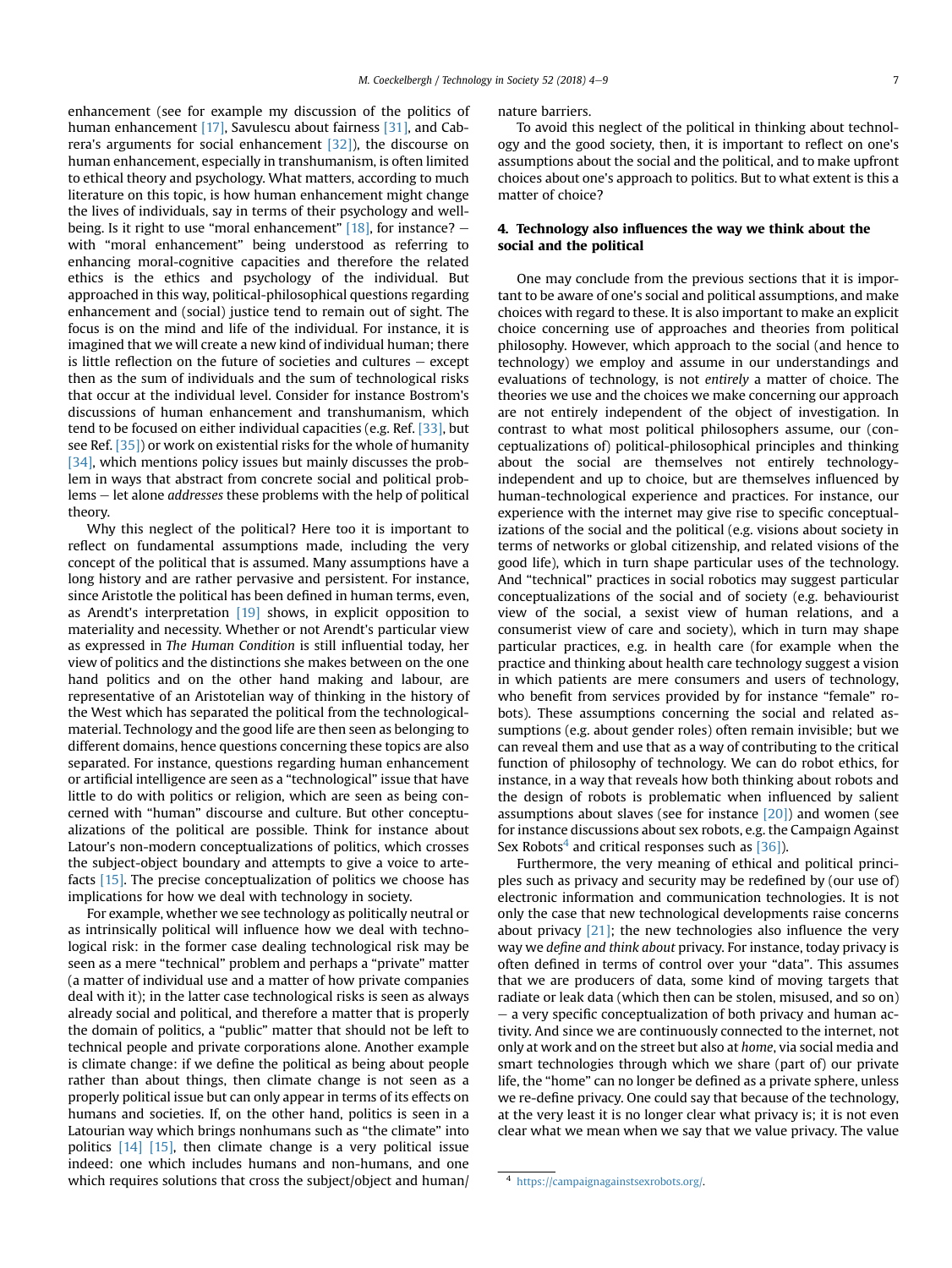and principle itself is, to some extent, shaped by the technological developments.

Hence when we make assumptions about society and politics when we evaluate technologies, we need to be aware that the object of our reflection also influences our thinking about it; in this epistemology the object shapes the subject (and vice versa). We are not living in isolation from our contemporary society and culture, from our contemporary environment, and this is a technological environment with specific features  $-$  including normatively relevant or normatively "active" features. As social and environmental beings, our existence and our thinking and our values are shaped by our environment, and hence also by technological artefacts and systems.

Another way of saying this is that technology does not only have an instrumental but also a non-instrumental aspect. At least since Heidegger [\[22\]](#page-5-0), philosophers of technology have emphasized that technologies are not only instruments, tools, but also shape our thinking. Technologies are not only means but also frame our ends. Ethical values, therefore, are not immune for technological change; they are also touched by it. Not only how we live our lives as individuals but also what we value changes.

Political philosophy and (applied) ethics can learn from this insight about the non-instrumentality of technology. It is not only the case that philosophers of technology can and should learn from normative and practical philosophy; the latter can also learn from philosophy of technology. Moreover, recognizing the noninstrumentality of technology, which is very common in contemporary philosophy of technology, has implications for our evaluations of what technology does to society. It means, in particular, that such evaluations should not be reduced to "applied ethics" or applied political philosophy, if that means that we have a fixed and permanent set of principles which are applied to the fluid, impermanent world of technology and society. For the purpose of evaluation we can use principles, but it is important to be clear about their status: they are conceptual tools, and tools  $-$  as we know  $$ can change and have changed. They have a historical aspect.

For example, what we mean by privacy may be different in an age when we are continuously connected via social media. Perhaps in the future privacy will come to mean not so much isolation from others, as it was seen in the past, or no interference from others, as it was seen in modern times, but rather something like moving about in specific, self-chosen "onlife" [\[23\]](#page-5-0) environments and touching certain issues rather than others (no "political" and "public" issues?). Or perhaps such a definition will prove untenable, and the concept of privacy will change once again, or become obsolete or even meaningless. Whatever happens to the concept of privacy, the point is that it is unstable in the light of technologicalcultural developments. Hence an evaluation of technology in terms of privacy needs to be aware of the instability of this concept and reflect on it.

Similarly, the way we define and interpret capabilities may be influenced by our use of technologies. For instance, I have suggested in previous work  $[24]$  that the meaning of the capability "social affiliation" may change as a result of new technologies such as social media and social robots. As today a lot of human communication takes place without physical face-to-face contact, for instance, we may come to see social affiliation as having little to do with such physical encounters, whereas it is likely that in the past these meetings were seen as the "default", "normal" form social affiliation takes, until for instance phone calls became less exceptional and became the new "default". Again, the development of technologies and media always influenced our conceptions  $-\text{ in}$ this case human communication and its "default" form, which is always changing but is at the time regarded as being somehow less distant and less mediated.

Thus, whatever happens and will happen to these particular concepts (privacy, capability of social affiliation), it is clear that our thinking and values depend on the relevant technological development. Moreover, with "our thinking" I mean not only "our" thinking as in "the thinking of all individuals together" (aggregation of individuals) but also "our" thinking in the sense of the thinking that is present and changes/evolves in (technological) society and culture as a whole, where individual thinking is always already related to the whole. To conclude: technology changes not only individual thinking, but also always at the same time our society and our culture, including its values and indeed political principles. If we take this more holistic approach to values and their relation to technology, evaluation of new technologies is never only about "technology", presumed to be an independent object of investigation; it is also at the same time an evaluation of our practices, society, culture, and the evaluative frameworks that are operative in these social wholes and that are not stable but also dependent on technological development.

Note that the claim that technology and culture are deeply related does not need to be interpreted in a deterministic or fatalistic way. On the contrary, once we become aware of this relation we can try to actively shape it and contribute to it, thus taking responsibility for technology  $-$  keeping in mind, however, that as individuals we have limited influence on the whole.

#### 5. Conclusion

In this essay I have drawn attention to the assumptions about the social and society that influence our understanding and evaluation of technologies, and argued for more explicit attention to these assumptions (e.g. methodological individualism) and use of social philosophy, classical sociology, and other thinking about the social. In particular, I have been critical of individualist assumptions and I have taken the position that it would be helpful to make more use of the resources of political philosophy for evaluating new technologies. This criticism had a political character; it has especially targeted analytic-individualist approaches in Anglophone (applied) ethics and postphenomenology and mediation theory, and challenged them to clarify their assumptions and learn from political philosophy, sociology, and related disciplines. I also acknowledged that some philosophers of technology are already doing this, but suggested that there is still a lot of scope for developing reflection on the social and political aspects of technologies. In addition, I have suggested that in this respect philosophy of technology should not only become more criticalphilosophical (indeed less dogmatic) by reflecting more on its assumptions about the social and by taking into account thinking about the social in other (sub-)disciplines, but that given its specific expertise and core insight about the non-instrumental role of technology, it can also contribute to political philosophy and other normative theory (and to sociology that does not recognize this non-instrumental role of technology). Philosophy of technology, understood appropriately and critically, can show how the very principles and values we use to evaluate technologies, are themselves dependent on technological development. Furthermore, I have argued that the approach we choose, while not providing direct normative guidance, has normative implications. The present essay and polemic, then, is not only concerned with approach or level of analysis as such; it also raises questions about what kind of "good society" and good politics, with technology, we want, and urges us to reflect further about how we want to take responsibility for it.